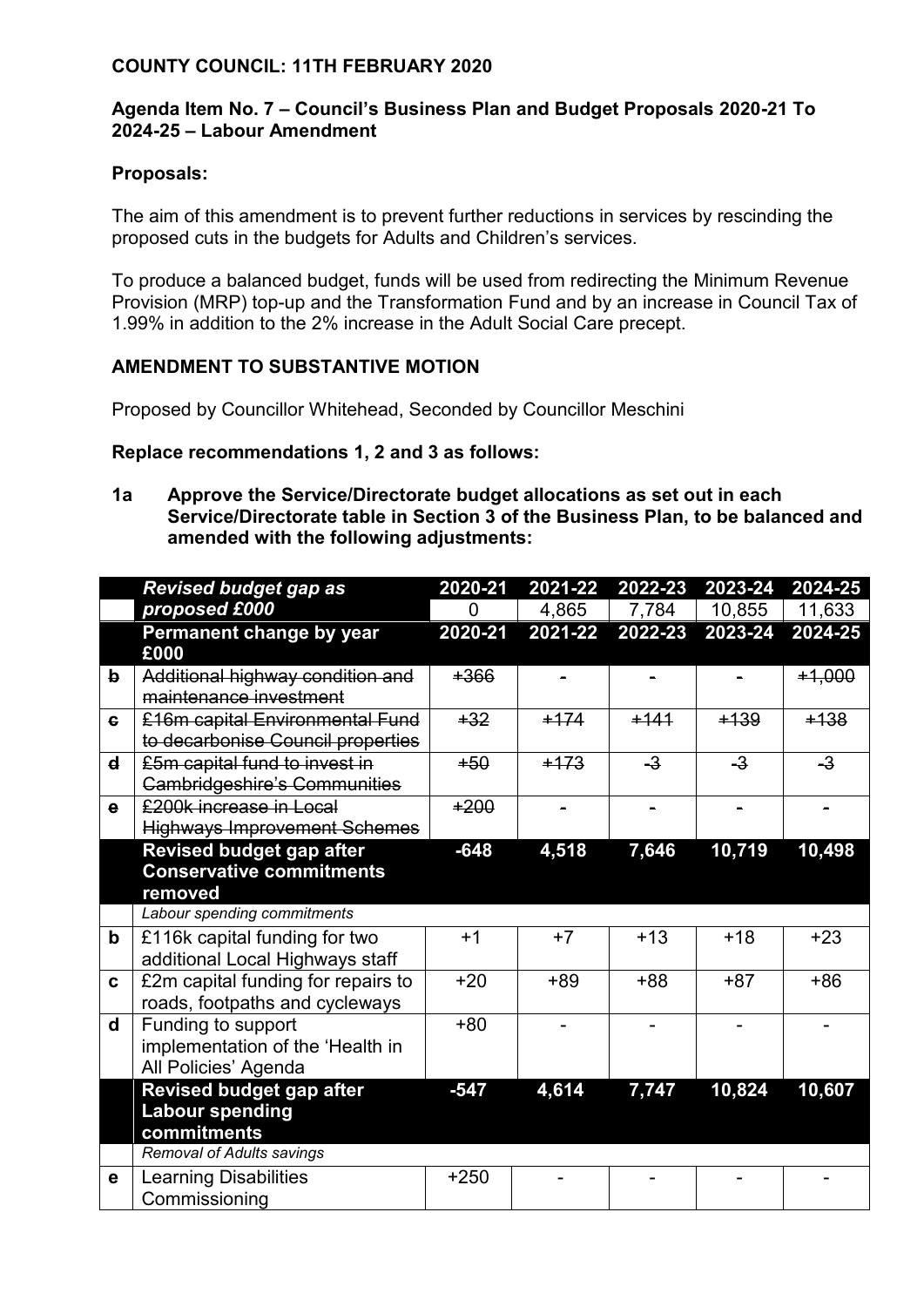| f            | <b>Adults Positive Challenge</b><br>Programme                 | $+3,800$         |                          |                          |        |        |
|--------------|---------------------------------------------------------------|------------------|--------------------------|--------------------------|--------|--------|
| g            | Review of commissioned<br>domiciliary care                    | $+300$           |                          |                          |        |        |
| h            | <b>Client Contributions Policy</b><br>Change                  | $+1,400$         | $\overline{\phantom{0}}$ |                          |        |        |
|              | Revised budget gap after                                      | 5,203            | 4,614                    | 7,747                    | 10,824 | 10,607 |
|              | <b>Adults savings removed</b>                                 |                  |                          |                          |        |        |
|              | Removal of Children's savings                                 |                  |                          |                          |        |        |
| j,           | Youth Justice / Youth Support                                 | $+30$            |                          |                          |        |        |
| Ī            | Children in Care - Placement                                  | $+3,134$         |                          |                          |        |        |
|              | composition and reduction in                                  |                  |                          |                          |        |        |
|              | numbers                                                       |                  |                          |                          |        |        |
| k            | Early Help offer within Children's                            | $+750$           |                          |                          |        |        |
|              | services                                                      |                  |                          |                          |        |        |
| I            | Children in Care Stretch Target -<br><b>Demand Management</b> | $+1,500$         |                          |                          |        |        |
| m            | <b>Children's Disability 0-25 Service</b>                     | $+50$            |                          |                          |        |        |
| n            | <b>Utilisation of Education Grants</b>                        | $+50$            |                          |                          |        |        |
| $\mathbf{o}$ | Review of Education support                                   | $+171$           |                          |                          |        |        |
|              | functions                                                     |                  |                          |                          |        |        |
| p            | Home to School Transport                                      | $+600$           |                          |                          |        |        |
|              | <b>Revised budget gap after</b>                               | 11,488           | 4,614                    | 7,747                    | 10,824 | 10,607 |
|              | <b>Children's savings removed</b>                             |                  |                          |                          |        |        |
|              | <b>Financing adjustments</b>                                  |                  |                          |                          |        |        |
| q            | Increase Council tax by 1.99% in                              | $-1,170$         | $-74$                    | $-41$                    | $-42$  | $-42$  |
|              | 2020-21 instead of 1.59%                                      |                  |                          |                          |        |        |
| r            | Permanent allocation of MRP to                                | $-2,000$         | $\overline{\phantom{a}}$ | $\overline{\phantom{0}}$ |        |        |
|              | the budget gap                                                |                  |                          |                          |        |        |
| S            | Apply Transformation Funding to                               | $-8,318$         | $+8,318$                 |                          |        |        |
|              | close the budget gap                                          |                  |                          |                          |        |        |
|              | <b>Revised budget gap after</b>                               | $\boldsymbol{0}$ | 12,858                   | 7,706                    | 10,782 | 10,565 |
|              | financing adjustments                                         |                  |                          |                          |        |        |

*The application of £8.3m Transformation Funding to close the 2020-21 budget gap will leave an estimated Transformation Fund balance of £13.0m as at March 2021. The current value of outstanding commitments on the Transformation Fund is £5.3m.*

- **2a Approve a total county budget requirement in respect of general expenses applicable to the whole County area of £841,479,000 as set out in Section 2 Table 6.1 of the Business Plan.**
- **2b Approve a recommended County Precept for Council Tax from District Councils of £315,077,617.44, as set out in Section 2, Table 6.3 of the Business Plan (to be received in ten equal instalments in accordance with the fall-back provisions of the Local Authorities (Funds) (England) (Amendment) Regulations 1995).**
- **3 Approve a Council Tax for each Band of property, based on the number of "Band D" equivalent properties notified to the County Council by the District Councils (230,927.6), as set out in Section 2, Table 6.4 of the Business Plan reflecting a 2% ASC precept increase and a 1.99% increase in the Basic Council Tax precept:**